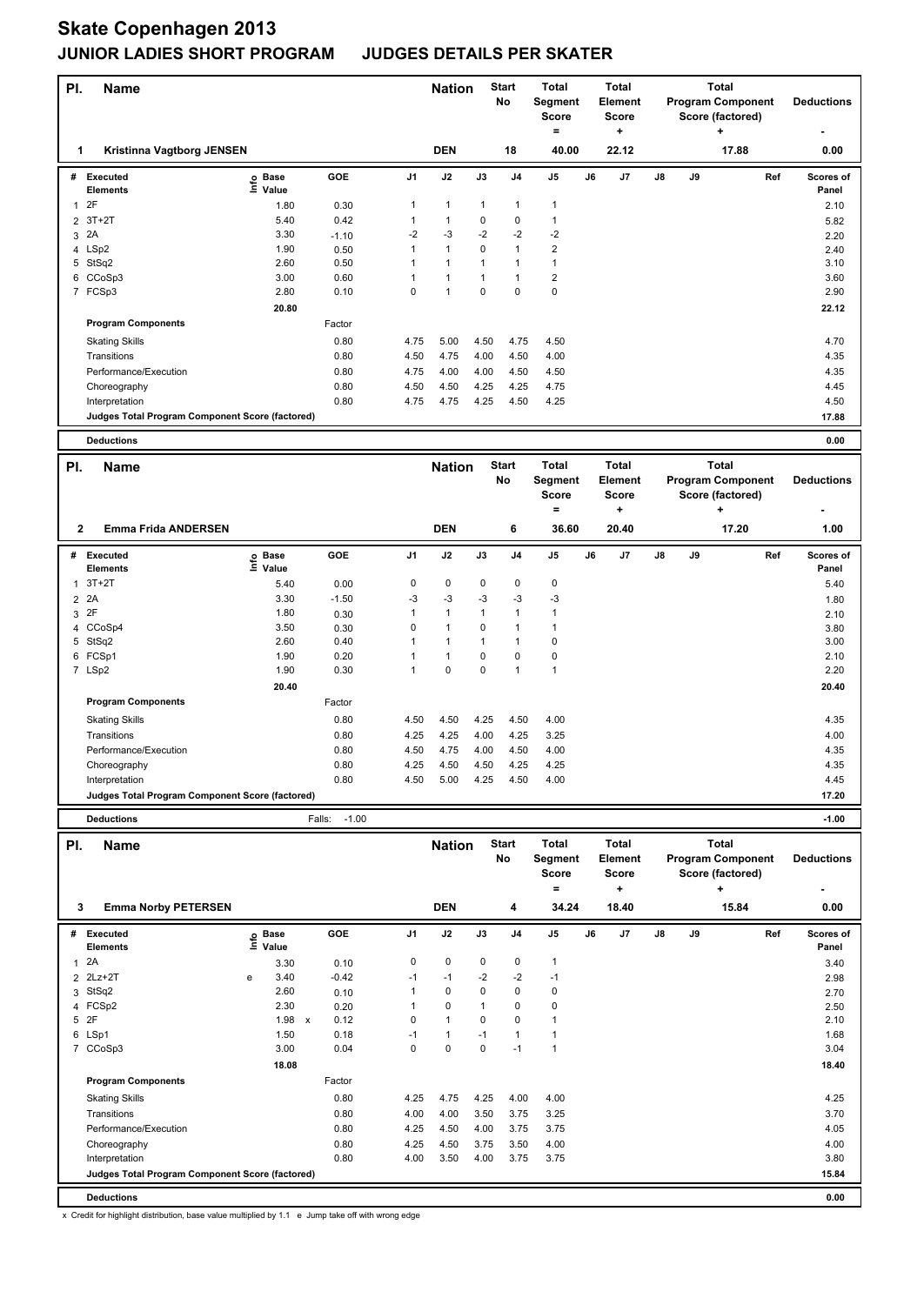| PI.                     | <b>Name</b>                                     |         |                      |                   |                | <b>Nation</b>  |              | <b>Start</b><br>No | <b>Total</b><br>Segment<br><b>Score</b><br>$=$ |    | <b>Total</b><br>Element<br><b>Score</b><br>÷ |    |    | <b>Total</b><br><b>Program Component</b><br>Score (factored)<br>÷ |     | <b>Deductions</b>         |
|-------------------------|-------------------------------------------------|---------|----------------------|-------------------|----------------|----------------|--------------|--------------------|------------------------------------------------|----|----------------------------------------------|----|----|-------------------------------------------------------------------|-----|---------------------------|
| 4                       | Daria PODTELEJNIKOVA                            |         |                      |                   |                | <b>DEN</b>     |              | 12                 | 34.10                                          |    | 18.14                                        |    |    | 16.96                                                             |     | 1.00                      |
|                         | # Executed<br><b>Elements</b>                   | ١nfo    | <b>Base</b><br>Value | <b>GOE</b>        | J <sub>1</sub> | J2             | J3           | J <sub>4</sub>     | J5                                             | J6 | J7                                           | J8 | J9 |                                                                   | Ref | Scores of<br>Panel        |
| $\mathbf{1}$            | 2A                                              |         | 3.30                 | $-1.50$           | $-3$           | $-3$           | $-3$         | $-3$               | $-3$                                           |    |                                              |    |    |                                                                   |     | 1.80                      |
| $\overline{2}$          | 3S+COMBO                                        |         | 4.20                 | $-2.10$           | $-3$           | $-3$           | $-3$         | $-3$               | -3                                             |    |                                              |    |    |                                                                   |     | 2.10                      |
|                         | 3 FCSp2                                         |         | 2.30                 | 0.24              | 1              | $\mathbf{1}$   | $\mathbf{1}$ | $\mathbf 0$        | $-1$                                           |    |                                              |    |    |                                                                   |     | 2.54                      |
| 4                       | 2F                                              |         | 1.80                 | 0.30              | 1              | $\mathbf{1}$   | $\mathbf{1}$ | $\mathbf{1}$       | $\mathbf{1}$                                   |    |                                              |    |    |                                                                   |     | 2.10                      |
|                         | 5 LSp2                                          |         | 1.90                 | 0.40              | 0              | $\mathbf{1}$   | $\mathbf{1}$ | $\mathbf{1}$       | $\mathbf{1}$                                   |    |                                              |    |    |                                                                   |     | 2.30                      |
|                         | 6 CCoSp4                                        |         | 3.50                 | 0.80              | 1              | $\mathbf{1}$   | 2            | $\overline{2}$     | $\overline{2}$                                 |    |                                              |    |    |                                                                   |     | 4.30                      |
|                         | 7 StSq2                                         |         | 2.60                 | 0.40              | 1              | $\mathbf{1}$   | $\mathbf{1}$ | $\mathbf 0$        | $\mathbf{1}$                                   |    |                                              |    |    |                                                                   |     | 3.00                      |
|                         |                                                 |         | 19.60                |                   |                |                |              |                    |                                                |    |                                              |    |    |                                                                   |     | 18.14                     |
|                         | <b>Program Components</b>                       |         |                      | Factor            |                |                |              |                    |                                                |    |                                              |    |    |                                                                   |     |                           |
|                         | <b>Skating Skills</b>                           |         |                      | 0.80              | 4.50           | 4.50           | 4.25         | 4.00               | 4.25                                           |    |                                              |    |    |                                                                   |     | 4.30                      |
|                         | Transitions                                     |         |                      | 0.80              | 4.25           | 4.00           | 4.00         | 4.00               | 3.75                                           |    |                                              |    |    |                                                                   |     | 4.00                      |
|                         | Performance/Execution                           |         |                      | 0.80              | 4.25           | 4.75           | 3.75         | 4.25               | 4.25                                           |    |                                              |    |    |                                                                   |     | 4.25                      |
|                         | Choreography                                    |         |                      | 0.80              | 4.25           | 4.75           | 4.00         | 4.00               | 4.50                                           |    |                                              |    |    |                                                                   |     | 4.30                      |
|                         | Interpretation                                  |         |                      | 0.80              | 4.50           | 4.75           | 4.00         | 4.25               | 4.25                                           |    |                                              |    |    |                                                                   |     | 4.35                      |
|                         | Judges Total Program Component Score (factored) |         |                      |                   |                |                |              |                    |                                                |    |                                              |    |    |                                                                   |     | 16.96                     |
|                         |                                                 |         |                      |                   |                |                |              |                    |                                                |    |                                              |    |    |                                                                   |     |                           |
|                         |                                                 |         |                      |                   |                |                |              |                    |                                                |    |                                              |    |    |                                                                   |     |                           |
|                         | <b>Deductions</b>                               |         |                      | $-1.00$<br>Falls: |                |                |              |                    |                                                |    |                                              |    |    |                                                                   |     | $-1.00$                   |
| PI.                     | Name                                            |         |                      |                   |                | <b>Nation</b>  |              | <b>Start</b><br>No | <b>Total</b><br>Segment<br>Score               |    | <b>Total</b><br>Element<br><b>Score</b>      |    |    | <b>Total</b><br><b>Program Component</b><br>Score (factored)      |     | <b>Deductions</b>         |
|                         |                                                 |         |                      |                   |                |                |              |                    | ۰                                              |    | ÷                                            |    |    | ٠                                                                 |     |                           |
| 5                       | <b>Clara ZARING</b>                             |         |                      |                   |                | <b>SWE</b>     |              | 1                  | 31.74                                          |    | 16.86                                        |    |    | 14.88                                                             |     | 0.00                      |
|                         | # Executed<br>Elements                          | ١nf٥    | <b>Base</b><br>Value | <b>GOE</b>        | J <sub>1</sub> | J2             | J3           | J <sub>4</sub>     | J <sub>5</sub>                                 | J6 | J7                                           | J8 | J9 |                                                                   | Ref | <b>Scores of</b><br>Panel |
| 1                       | 2A<                                             | $\prec$ | 2.30                 | $-0.80$           | $-2$           | $-1$           | $-2$         | $-1$               | $-2$                                           |    |                                              |    |    |                                                                   |     | 1.50                      |
| $\overline{2}$          | $3S<+2T<$                                       | <<      | 3.30                 | $-1.68$           | $-3$           | $-2$           | $-3$         | $-2$               | $-2$                                           |    |                                              |    |    |                                                                   |     |                           |
|                         |                                                 |         | 2.40                 | 0.60              | $\mathbf{1}$   | $\overline{2}$ | $\mathbf{1}$ | $\mathbf{1}$       | $\mathbf{1}$                                   |    |                                              |    |    |                                                                   |     | 1.62<br>3.00              |
| $\overline{\mathbf{4}}$ | 3 LSp3<br>2F                                    | e       | 1.80                 |                   | $-1$           | $-1$           | $-1$         | $-2$               | $-1$                                           |    |                                              |    |    |                                                                   |     |                           |
| 5                       | CCoSp4                                          |         | 3.50                 | $-0.36$<br>0.50   | 1              | $\mathbf{1}$   | $\mathbf{1}$ | $\mathbf{1}$       | $\mathbf{1}$                                   |    |                                              |    |    |                                                                   |     | 1.44<br>4.00              |
|                         |                                                 |         | 2.60                 | 0.10              | 0              | $\mathbf 0$    | 0            | $\mathbf 0$        | $\mathbf{1}$                                   |    |                                              |    |    |                                                                   |     | 2.70                      |
|                         | 6 StSq2<br>7 FCSp2                              |         | 2.30                 | 0.30              | $\mathbf{1}$   | $\Omega$       | $\mathbf 0$  | $\overline{1}$     | $\mathbf{1}$                                   |    |                                              |    |    |                                                                   |     | 2.60                      |
|                         |                                                 |         |                      |                   |                |                |              |                    |                                                |    |                                              |    |    |                                                                   |     |                           |
|                         | <b>Program Components</b>                       |         | 18.20                | Factor            |                |                |              |                    |                                                |    |                                              |    |    |                                                                   |     | 16.86                     |
|                         | <b>Skating Skills</b>                           |         |                      | 0.80              | 4.00           | 4.50           | 4.00         | 3.75               | 3.50                                           |    |                                              |    |    |                                                                   |     | 3.95                      |

Interpretation 0.80 4.00 3.25 3.75 3.50 3.75 3.65 **Judges Total Program Component Score (factored) 14.88**

**Deductions 0.00**

< Under-rotated jump << Downgraded jump e Jump take off with wrong edge

| PI.            | Name                                            |    |                            | <b>Nation</b> |          | <b>Start</b><br>No   | <b>Total</b><br>Segment<br><b>Score</b><br>$\equiv$ |                | <b>Total</b><br><b>Element</b><br><b>Score</b><br>٠ |    |       | <b>Total</b><br><b>Program Component</b><br>Score (factored)<br>÷ | <b>Deductions</b> |       |                           |
|----------------|-------------------------------------------------|----|----------------------------|---------------|----------|----------------------|-----------------------------------------------------|----------------|-----------------------------------------------------|----|-------|-------------------------------------------------------------------|-------------------|-------|---------------------------|
| 6              | <b>Nikolina BOLVEDE</b>                         |    |                            |               |          | <b>SWE</b>           |                                                     | 22             | 30.62                                               |    | 15.62 |                                                                   |                   | 15.00 | 0.00                      |
| #              | <b>Executed</b><br><b>Elements</b>              |    | e Base<br>E Value<br>Value | GOE           | J1       | J2                   | J3                                                  | J <sub>4</sub> | J <sub>5</sub>                                      | J6 | J7    | J8                                                                | J9                | Ref   | <b>Scores of</b><br>Panel |
|                | $2S+2Lo$                                        |    | 3.10                       | $-0.18$       | 0        | $-1$                 | $-1$                                                | $\mathbf 0$    | $-1$                                                |    |       |                                                                   |                   |       | 2.92                      |
| 2              | 2F                                              | e  | 1.80                       | $-0.30$       | 0        | $-1$                 | $-1$                                                | $-2$           | $-1$                                                |    |       |                                                                   |                   |       | 1.50                      |
|                | 3 LSp2                                          |    | 1.90                       | 0.40          | 1        | $\mathbf{1}$         | 0                                                   | $\mathbf{1}$   | 1                                                   |    |       |                                                                   |                   |       | 2.30                      |
| $\overline{4}$ | 2A<<                                            | << | 1.10                       | $-0.60$       | $-3$     | $-3$                 | $-3$                                                | $-3$           | $-3$                                                |    |       |                                                                   |                   |       | 0.50                      |
| 5              | FCSp2                                           |    | 2.30                       | 0.30          | 1        | 0                    | 0                                                   | $\mathbf{1}$   | 1                                                   |    |       |                                                                   |                   |       | 2.60                      |
| 6              | StSq1                                           |    | 1.80                       | 0.10          | $\Omega$ | 1                    | 0                                                   | 0              | 0                                                   |    |       |                                                                   |                   |       | 1.90                      |
| 7              | CCoSp4                                          |    | 3.50                       | 0.40          | 1        | $\blacktriangleleft$ | 1                                                   | $\overline{1}$ | 0                                                   |    |       |                                                                   |                   |       | 3.90                      |
|                |                                                 |    | 15.50                      |               |          |                      |                                                     |                |                                                     |    |       |                                                                   |                   |       | 15.62                     |
|                | <b>Program Components</b>                       |    |                            | Factor        |          |                      |                                                     |                |                                                     |    |       |                                                                   |                   |       |                           |
|                | <b>Skating Skills</b>                           |    |                            | 0.80          | 3.75     | 4.25                 | 3.75                                                | 3.50           | 3.50                                                |    |       |                                                                   |                   |       | 3.75                      |
|                | Transitions                                     |    |                            | 0.80          | 3.50     | 4.00                 | 3.25                                                | 3.50           | 3.50                                                |    |       |                                                                   |                   |       | 3.55                      |
|                | Performance/Execution                           |    |                            | 0.80          | 4.00     | 4.00                 | 3.75                                                | 3.75           | 3.75                                                |    |       |                                                                   |                   |       | 3.85                      |
|                | Choreography                                    |    |                            | 0.80          | 3.75     | 4.00                 | 3.50                                                | 3.50           | 3.75                                                |    |       |                                                                   |                   |       | 3.70                      |
|                | Interpretation                                  |    |                            | 0.80          | 4.00     | 4.25                 | 4.00                                                | 3.75           | 3.50                                                |    |       |                                                                   |                   |       | 3.90                      |
|                | Judges Total Program Component Score (factored) |    |                            |               |          |                      |                                                     |                |                                                     |    |       |                                                                   |                   |       | 15.00                     |
|                | <b>Deductions</b>                               |    |                            |               |          |                      |                                                     |                |                                                     |    |       |                                                                   |                   |       | 0.00                      |

Performance/Execution 0.80 3.75 3.25 3.75 3.50 4.00 3.65 Choreography 0.80 4.25 4.25 3.50 3.25 4.00 3.85

<< Downgraded jump e Jump take off with wrong edge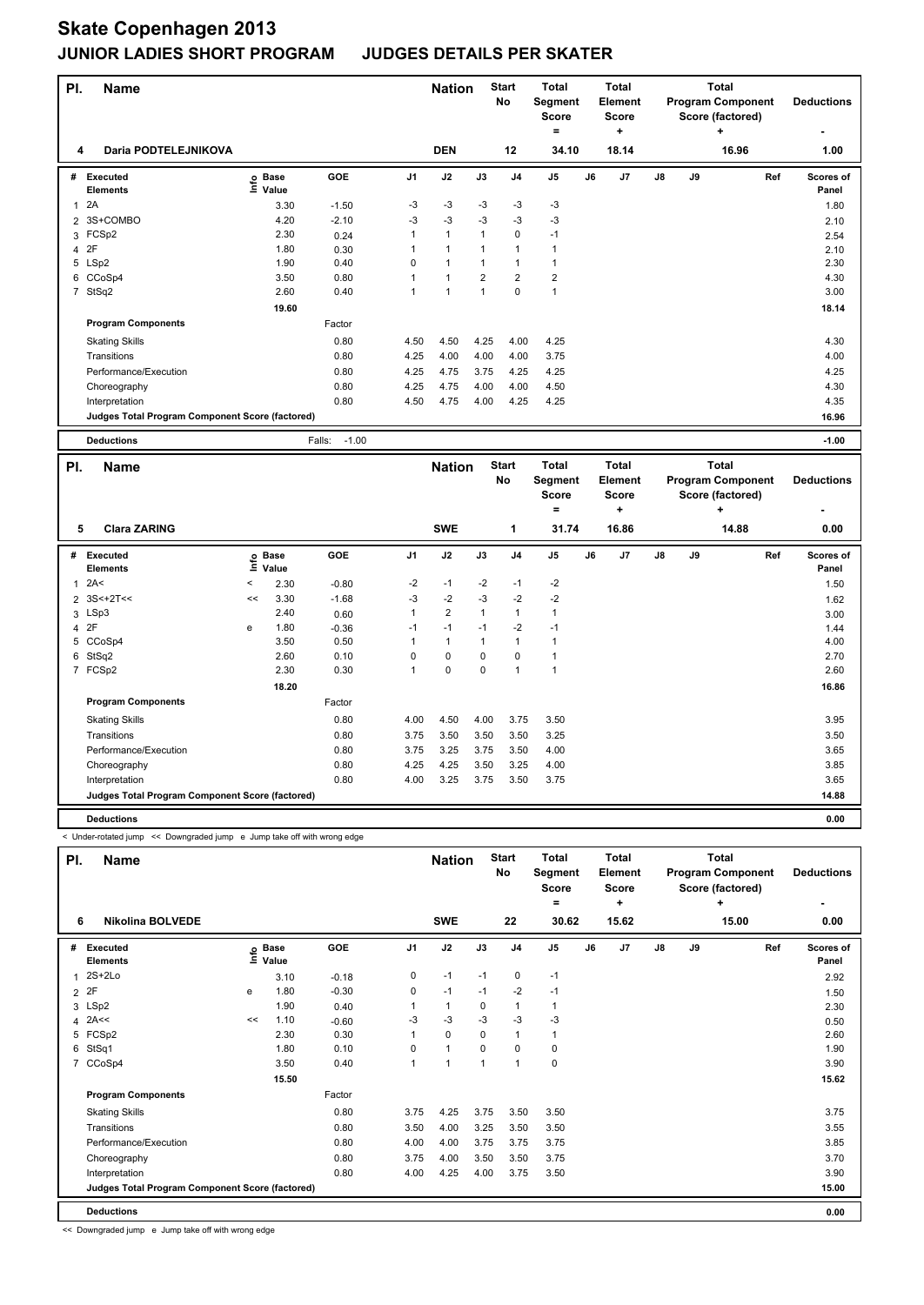| PI. | <b>Name</b><br>7                                |    |                   |            |                | <b>Nation</b> |              | <b>Start</b><br><b>No</b> | <b>Total</b><br>Segment<br><b>Score</b><br>$=$ |    | <b>Total</b><br>Element<br>Score<br>٠ |               |    | <b>Total</b><br><b>Program Component</b><br>Score (factored)<br>٠ | <b>Deductions</b>  |
|-----|-------------------------------------------------|----|-------------------|------------|----------------|---------------|--------------|---------------------------|------------------------------------------------|----|---------------------------------------|---------------|----|-------------------------------------------------------------------|--------------------|
|     | <b>Sophie BRANDEBORN</b>                        |    |                   |            |                | <b>SWE</b>    |              | 16                        | 30.20                                          |    | 15.48                                 |               |    | 14.72                                                             | 0.00               |
| #   | <b>Executed</b><br><b>Elements</b>              |    | e Base<br>⊆ Value | <b>GOE</b> | J <sub>1</sub> | J2            | J3           | J <sub>4</sub>            | J <sub>5</sub>                                 | J6 | J <sub>7</sub>                        | $\mathsf{J}8$ | J9 | Ref                                                               | Scores of<br>Panel |
|     | $2Lz+2T$                                        |    | 3.40              | 0.06       | 0              | 0             | 0            | 0                         | 1                                              |    |                                       |               |    |                                                                   | 3.46               |
| 2   | 2A<<                                            | << | 1.10              | $-0.60$    | -3             | $-3$          | $-3$         | $-3$                      | $-3$                                           |    |                                       |               |    |                                                                   | 0.50               |
| 3   | 2F                                              |    | 1.80              | 0.06       | 0              | $\mathbf 0$   | $\Omega$     | $\mathbf 0$               | 1                                              |    |                                       |               |    |                                                                   | 1.86               |
|     | 4 LSp1                                          |    | 1.50              | 0.50       |                | $\mathbf{1}$  | $\mathbf{1}$ | $\mathbf{1}$              | 1                                              |    |                                       |               |    |                                                                   | 2.00               |
| 5   | StSq1                                           |    | 1.80              | $-0.24$    | 0              | $-1$          | $-1$         | $-1$                      | $-1$                                           |    |                                       |               |    |                                                                   | 1.56               |
| 6   | FCSp2                                           |    | 2.30              | 0.10       | 0              | $\mathbf 0$   | $\mathbf 0$  | $\mathbf{1}$              | 0                                              |    |                                       |               |    |                                                                   | 2.40               |
| 7   | CCoSp4                                          |    | 3.50              | 0.20       | 1              | 1             | 0            | $\mathbf 0$               | 0                                              |    |                                       |               |    |                                                                   | 3.70               |
|     |                                                 |    | 15.40             |            |                |               |              |                           |                                                |    |                                       |               |    |                                                                   | 15.48              |
|     | <b>Program Components</b>                       |    |                   | Factor     |                |               |              |                           |                                                |    |                                       |               |    |                                                                   |                    |
|     | <b>Skating Skills</b>                           |    |                   | 0.80       | 4.00           | 3.75          | 3.50         | 4.00                      | 4.00                                           |    |                                       |               |    |                                                                   | 3.85               |
|     | Transitions                                     |    |                   | 0.80       | 3.50           | 3.00          | 3.50         | 3.75                      | 3.50                                           |    |                                       |               |    |                                                                   | 3.45               |
|     | Performance/Execution                           |    |                   | 0.80       | 3.75           | 3.00          | 3.75         | 3.25                      | 4.00                                           |    |                                       |               |    |                                                                   | 3.55               |
|     | Choreography                                    |    |                   | 0.80       | 3.75           | 3.25          | 3.75         | 3.25                      | 4.25                                           |    |                                       |               |    |                                                                   | 3.65               |
|     | Interpretation                                  |    |                   | 0.80       | 4.00           | 4.25          | 3.75         | 3.50                      | 4.00                                           |    |                                       |               |    |                                                                   | 3.90               |
|     | Judges Total Program Component Score (factored) |    |                   |            |                |               |              |                           |                                                |    |                                       |               |    |                                                                   | 14.72              |
|     | <b>Deductions</b>                               |    |                   |            |                |               |              |                           |                                                |    |                                       |               |    |                                                                   | 0.00               |

<< Downgraded jump

| PI.            | <b>Name</b>                                     |                            |                           |         |                | <b>Nation</b> |              | <b>Start</b><br>No | <b>Total</b><br>Segment<br><b>Score</b><br>٠ |    | <b>Total</b><br>Element<br><b>Score</b><br>٠ |               |    | Total<br><b>Program Component</b><br>Score (factored)<br>÷ | <b>Deductions</b>  |
|----------------|-------------------------------------------------|----------------------------|---------------------------|---------|----------------|---------------|--------------|--------------------|----------------------------------------------|----|----------------------------------------------|---------------|----|------------------------------------------------------------|--------------------|
| 8              | <b>Noora IKONEN</b>                             |                            |                           |         |                | <b>FIN</b>    |              | 21                 | 28.31                                        |    | 13.59                                        |               |    | 14.72                                                      | 0.00               |
| #              | Executed<br><b>Elements</b>                     | <b>Base</b><br>١m<br>Value | <b>GOE</b>                |         | J <sub>1</sub> | J2            | J3           | J <sub>4</sub>     | J <sub>5</sub>                               | J6 | J7                                           | $\mathsf{J}8$ | J9 | Ref                                                        | Scores of<br>Panel |
| $\mathbf{1}$   | 2A                                              | 3.30                       |                           | $-0.80$ | $-2$           | $-2$          | $-2$         | $-1$               | $-1$                                         |    |                                              |               |    |                                                            | 2.50               |
|                | 2 1Lz+2T                                        | 1.90                       |                           | $-0.48$ | -3             | $\pmb{0}$     | $-3$         | -3                 | -3                                           |    |                                              |               |    |                                                            | 1.42               |
|                | 3 FCSp3                                         | 2.80                       |                           | 0.00    | 0              | $\mathbf 0$   | 0            | $\pmb{0}$          | 0                                            |    |                                              |               |    |                                                            | 2.80               |
|                | 4 1F                                            | 0.55                       | $\boldsymbol{\mathsf{x}}$ | $-0.30$ | -3             | $-3$          | -3           | -3                 | $-3$                                         |    |                                              |               |    |                                                            | 0.25               |
| 5              | CCoSp1                                          | 2.00                       |                           | $-0.18$ | 0              | $\mathbf 0$   | $-1$         | $-1$               | $-1$                                         |    |                                              |               |    |                                                            | 1.82               |
|                | 6 LSp2                                          | 1.90                       |                           | 0.20    | 0              | $\mathbf 0$   | $\mathbf 0$  | $\mathbf{1}$       | $\mathbf{1}$                                 |    |                                              |               |    |                                                            | 2.10               |
| $\overline{7}$ | StSq2                                           | 2.60                       |                           | 0.10    | 0              | $\pmb{0}$     | $\mathbf{1}$ | $\mathbf 0$        | $\pmb{0}$                                    |    |                                              |               |    |                                                            | 2.70               |
|                |                                                 | 15.05                      |                           |         |                |               |              |                    |                                              |    |                                              |               |    |                                                            | 13.59              |
|                | <b>Program Components</b>                       |                            | Factor                    |         |                |               |              |                    |                                              |    |                                              |               |    |                                                            |                    |
|                | <b>Skating Skills</b>                           |                            |                           | 0.80    | 4.25           | 4.00          | 4.00         | 4.00               | 4.00                                         |    |                                              |               |    |                                                            | 4.05               |
|                | Transitions                                     |                            |                           | 0.80    | 4.00           | 3.50          | 3.25         | 3.50               | 3.50                                         |    |                                              |               |    |                                                            | 3.55               |
|                | Performance/Execution                           |                            |                           | 0.80    | 3.75           | 3.00          | 3.25         | 3.25               | 3.75                                         |    |                                              |               |    |                                                            | 3.40               |
|                | Choreography                                    |                            |                           | 0.80    | 4.25           | 3.50          | 3.75         | 3.25               | 4.00                                         |    |                                              |               |    |                                                            | 3.75               |
|                | Interpretation                                  |                            |                           | 0.80    | 4.25           | 3.00          | 4.00         | 3.50               | 3.50                                         |    |                                              |               |    |                                                            | 3.65               |
|                | Judges Total Program Component Score (factored) |                            |                           |         |                |               |              |                    |                                              |    |                                              |               |    |                                                            | 14.72              |
|                | <b>Deductions</b>                               |                            |                           |         |                |               |              |                    |                                              |    |                                              |               |    |                                                            | 0.00               |

x Credit for highlight distribution, base value multiplied by 1.1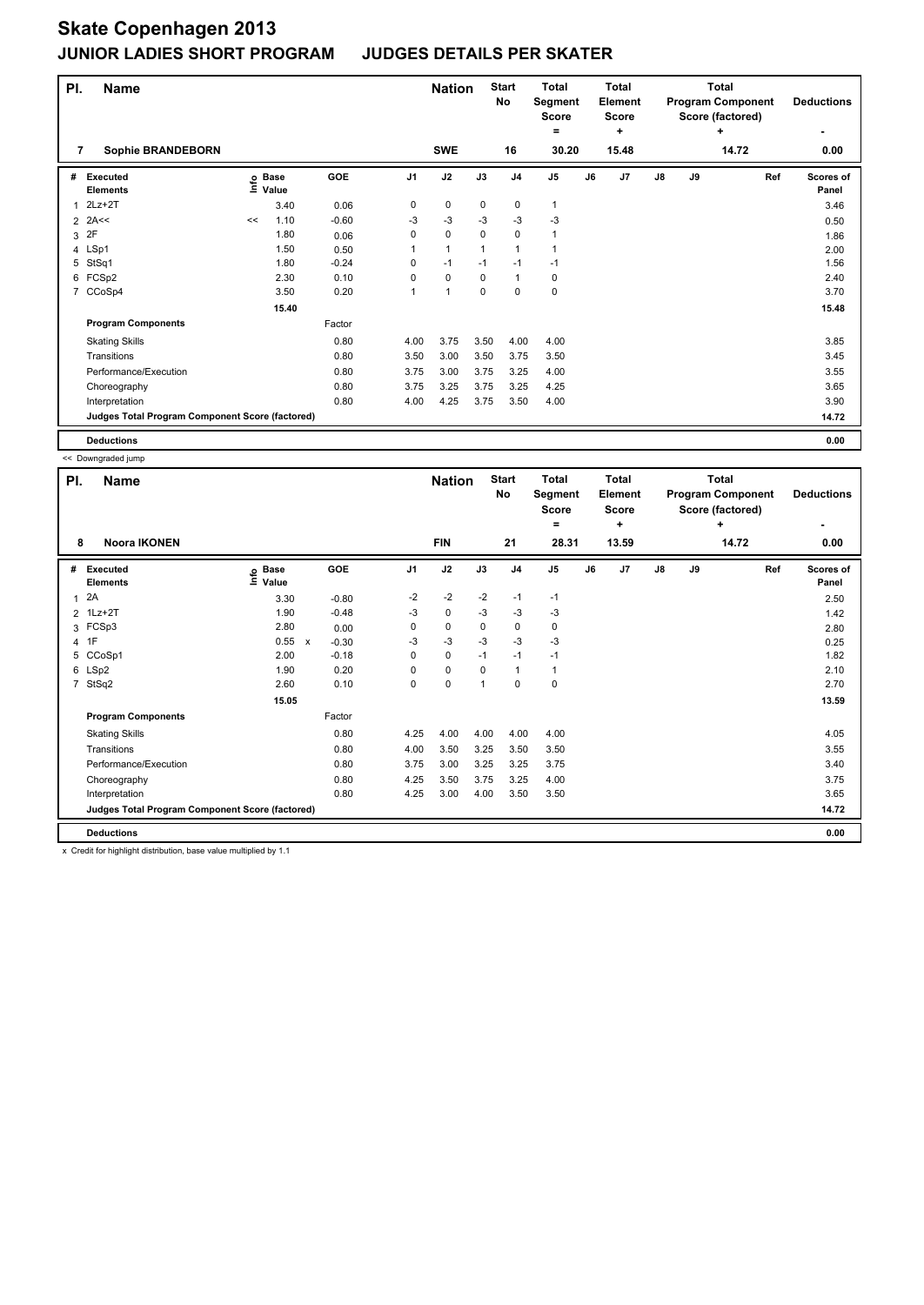| PI.            | <b>Name</b>                                     |         |                   |                   |                      | <b>Nation</b>  |      | <b>Start</b><br>No | <b>Total</b><br>Segment<br><b>Score</b><br>= |    | <b>Total</b><br>Element<br><b>Score</b><br>÷ |    |    | <b>Total</b><br><b>Program Component</b><br>Score (factored)<br>÷ | <b>Deductions</b><br>$\overline{\phantom{0}}$ |
|----------------|-------------------------------------------------|---------|-------------------|-------------------|----------------------|----------------|------|--------------------|----------------------------------------------|----|----------------------------------------------|----|----|-------------------------------------------------------------------|-----------------------------------------------|
| 9              | Matilda LÖFGREN                                 |         |                   |                   |                      | <b>SWE</b>     |      | 17                 | 28.20                                        |    | 15.52                                        |    |    | 14.68                                                             | 2.00                                          |
| #              | <b>Executed</b><br><b>Elements</b>              |         | e Base<br>⊆ Value | GOE               | J1                   | J2             | J3   | J <sub>4</sub>     | J <sub>5</sub>                               | J6 | J <sub>7</sub>                               | J8 | J9 | Ref                                                               | <b>Scores of</b><br>Panel                     |
|                | 3S<+COMBO                                       | $\,<\,$ | 2.90              | $-2.10$           | $-3$                 | $-3$           | $-3$ | $-3$               | $-3$                                         |    |                                              |    |    |                                                                   | 0.80                                          |
| $\overline{2}$ | 2A<<                                            | <<      | 1.10              | $-0.60$           | $-3$                 | $-3$           | $-3$ | $-3$               | $-3$                                         |    |                                              |    |    |                                                                   | 0.50                                          |
| 3              | FCSp3                                           |         | 2.80              | 0.50              |                      | $\mathbf{1}$   | 1    | $\mathbf{1}$       | 1                                            |    |                                              |    |    |                                                                   | 3.30                                          |
| 4              | 2F                                              | e       | 1.80              | $-0.48$           | $-2$                 | $-1$           | $-2$ | $-2$               | $-1$                                         |    |                                              |    |    |                                                                   | 1.32                                          |
| 5              | CCoSp3                                          |         | 3.00              | 0.50              |                      | $\mathbf{1}$   |      | $\mathbf{1}$       | 1                                            |    |                                              |    |    |                                                                   | 3.50                                          |
| 6              | LSp3                                            |         | 2.40              | 0.70              |                      | $\overline{2}$ |      | $\mathbf{1}$       | 2                                            |    |                                              |    |    |                                                                   | 3.10                                          |
| $\overline{7}$ | StSq2                                           |         | 2.60              | 0.40              | $\blacktriangleleft$ | $\mathbf 0$    | 1    | 0                  | $\overline{\mathbf{c}}$                      |    |                                              |    |    |                                                                   | 3.00                                          |
|                |                                                 |         | 16.60             |                   |                      |                |      |                    |                                              |    |                                              |    |    |                                                                   | 15.52                                         |
|                | <b>Program Components</b>                       |         |                   | Factor            |                      |                |      |                    |                                              |    |                                              |    |    |                                                                   |                                               |
|                | <b>Skating Skills</b>                           |         |                   | 0.80              | 4.25                 | 4.00           | 3.75 | 3.75               | 4.00                                         |    |                                              |    |    |                                                                   | 3.95                                          |
|                | Transitions                                     |         |                   | 0.80              | 4.00                 | 3.75           | 3.25 | 3.25               | 3.75                                         |    |                                              |    |    |                                                                   | 3.60                                          |
|                | Performance/Execution                           |         |                   | 0.80              | 4.25                 | 2.50           | 3.50 | 3.50               | 4.00                                         |    |                                              |    |    |                                                                   | 3.55                                          |
|                | Choreography                                    |         |                   | 0.80              | 4.00                 | 3.00           | 3.50 | 3.25               | 4.25                                         |    |                                              |    |    |                                                                   | 3.60                                          |
|                | Interpretation                                  |         |                   | 0.80              | 4.00                 | 3.00           | 3.75 | 3.75               | 3.75                                         |    |                                              |    |    |                                                                   | 3.65                                          |
|                | Judges Total Program Component Score (factored) |         |                   |                   |                      |                |      |                    |                                              |    |                                              |    |    |                                                                   | 14.68                                         |
|                | <b>Deductions</b>                               |         |                   | $-2.00$<br>Falls: |                      |                |      |                    |                                              |    |                                              |    |    |                                                                   | $-2.00$                                       |

< Under-rotated jump << Downgraded jump e Jump take off with wrong edge

| PI.            | <b>Name</b>                                     |    |                            | <b>Nation</b> |                | <b>Start</b><br>No | <b>Total</b><br>Segment<br><b>Score</b><br>= |                          | <b>Total</b><br>Element<br><b>Score</b><br>٠ |    |       | Total<br><b>Program Component</b><br>Score (factored)<br>٠ | <b>Deductions</b> |       |                    |
|----------------|-------------------------------------------------|----|----------------------------|---------------|----------------|--------------------|----------------------------------------------|--------------------------|----------------------------------------------|----|-------|------------------------------------------------------------|-------------------|-------|--------------------|
| 10             | Sarah JANSÉN                                    |    |                            |               |                | <b>SWE</b>         |                                              | 13                       | 28.00                                        |    | 14.36 |                                                            |                   | 13.64 | 0.00               |
| #              | Executed<br><b>Elements</b>                     |    | e Base<br>E Value<br>Value | GOE           | J <sub>1</sub> | J2                 | J3                                           | J <sub>4</sub>           | J <sub>5</sub>                               | J6 | J7    | $\mathsf{J}8$                                              | J9                | Ref   | Scores of<br>Panel |
| 1              | $2T+2T$                                         |    | 2.60                       | 0.08          | 0              | $\mathbf 0$        | $\mathbf 0$                                  | $\mathbf{1}$             | $\mathbf{1}$                                 |    |       |                                                            |                   |       | 2.68               |
| $\overline{2}$ | 2F                                              |    | 1.80                       | $-0.12$       | 0              | $\mathbf 0$        | $\mathbf 0$                                  | $-1$                     | $-1$                                         |    |       |                                                            |                   |       | 1.68               |
| 3              | 2A<<                                            | << | 1.10                       | $-0.60$       | -3             | $-3$               | $-3$                                         | $-3$                     | $-3$                                         |    |       |                                                            |                   |       | 0.50               |
| 4              | FCSp2                                           |    | 2.30                       | 0.10          | 0              | $\mathbf 0$        | $\mathbf 0$                                  | $\mathbf 0$              | $\mathbf{1}$                                 |    |       |                                                            |                   |       | 2.40               |
| 5              | StSq2                                           |    | 2.60                       | 0.00          | 0              | $\mathbf 0$        | 0                                            | 0                        | 0                                            |    |       |                                                            |                   |       | 2.60               |
| 6              | CCoSp2                                          |    | 2.50                       | 0.20          | $\Omega$       | $\mathbf{1}$       | $\Omega$                                     | 0                        | 1                                            |    |       |                                                            |                   |       | 2.70               |
|                | 7 LSp1                                          |    | 1.50                       | 0.30          |                | $\pmb{0}$          | $\mathbf 0$                                  | $\overline{\phantom{a}}$ | $\mathbf{1}$                                 |    |       |                                                            |                   |       | 1.80               |
|                |                                                 |    | 14.40                      |               |                |                    |                                              |                          |                                              |    |       |                                                            |                   |       | 14.36              |
|                | <b>Program Components</b>                       |    |                            | Factor        |                |                    |                                              |                          |                                              |    |       |                                                            |                   |       |                    |
|                | <b>Skating Skills</b>                           |    |                            | 0.80          | 3.50           | 4.00               | 3.50                                         | 3.50                     | 3.75                                         |    |       |                                                            |                   |       | 3.65               |
|                | Transitions                                     |    |                            | 0.80          | 3.25           | 3.25               | 3.25                                         | 3.25                     | 3.25                                         |    |       |                                                            |                   |       | 3.25               |
|                | Performance/Execution                           |    |                            | 0.80          | 3.25           | 3.50               | 3.50                                         | 3.50                     | 3.50                                         |    |       |                                                            |                   |       | 3.45               |
|                | Choreography                                    |    |                            | 0.80          | 3.50           | 3.00               | 3.25                                         | 3.00                     | 3.75                                         |    |       |                                                            |                   |       | 3.30               |
|                | Interpretation                                  |    |                            | 0.80          | 3.25           | 3.25               | 3.75                                         | 3.25                     | 3.50                                         |    |       |                                                            |                   |       | 3.40               |
|                | Judges Total Program Component Score (factored) |    |                            |               |                |                    |                                              |                          |                                              |    |       |                                                            |                   |       | 13.64              |
|                | <b>Deductions</b>                               |    |                            |               |                |                    |                                              |                          |                                              |    |       |                                                            |                   |       | 0.00               |

<< Downgraded jump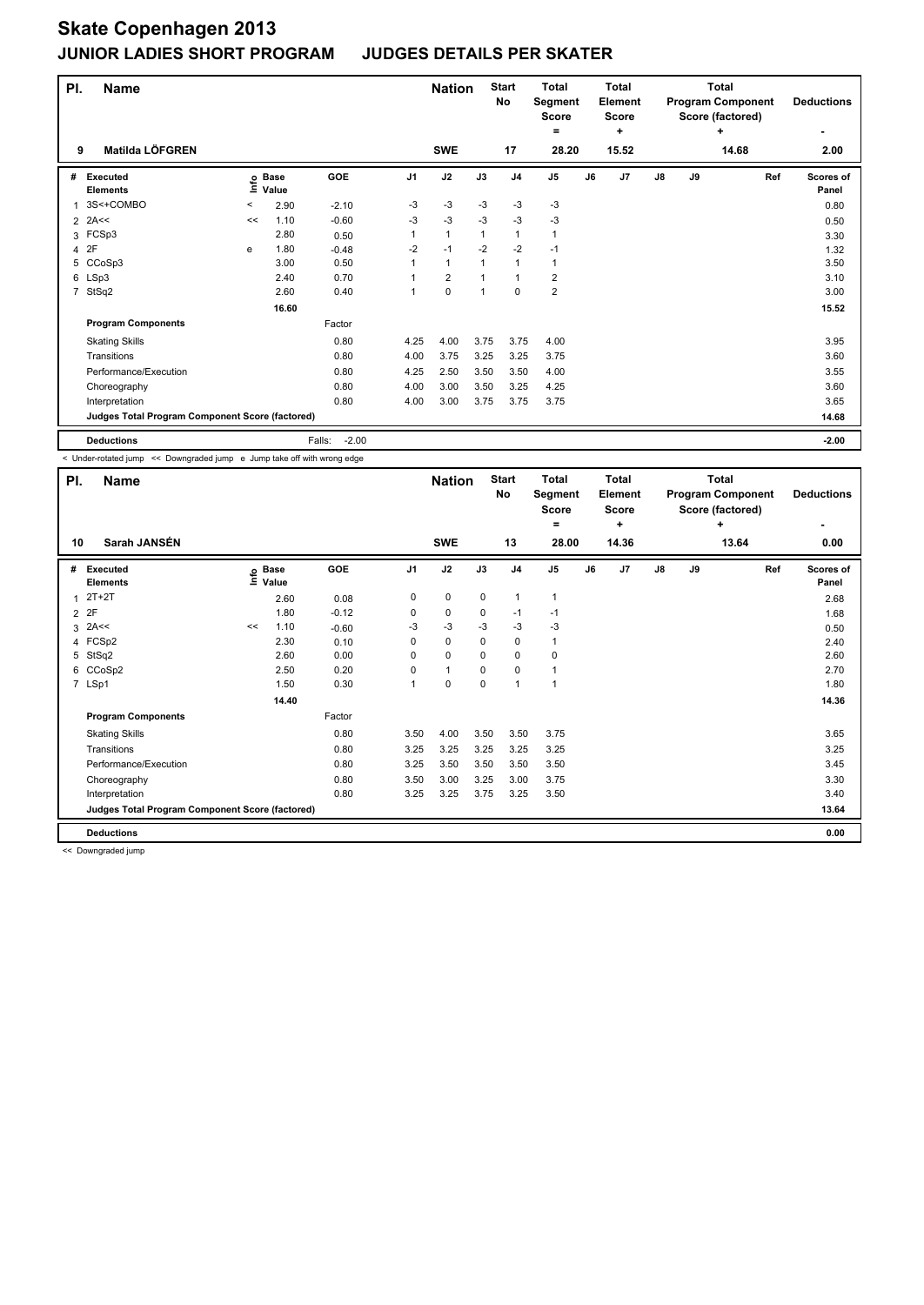| PI.            | <b>Name</b><br><b>Karoline RÅNES</b>            |    |                   |                   |                | <b>Nation</b> |             | <b>Start</b><br><b>No</b> | <b>Total</b><br>Segment<br><b>Score</b><br>۰ |    | <b>Total</b><br>Element<br><b>Score</b><br>٠ |               |    | <b>Total</b><br><b>Program Component</b><br>Score (factored)<br>٠ | <b>Deductions</b>  |
|----------------|-------------------------------------------------|----|-------------------|-------------------|----------------|---------------|-------------|---------------------------|----------------------------------------------|----|----------------------------------------------|---------------|----|-------------------------------------------------------------------|--------------------|
| 11             |                                                 |    |                   |                   |                | <b>NOR</b>    |             | 10                        | 26.88                                        |    | 13.64                                        |               |    | 14.24                                                             | 1.00               |
| #              | <b>Executed</b><br><b>Elements</b>              |    | e Base<br>⊆ Value | GOE               | J <sub>1</sub> | J2            | J3          | J <sub>4</sub>            | J <sub>5</sub>                               | J6 | J <sub>7</sub>                               | $\mathsf{J}8$ | J9 | Ref                                                               | Scores of<br>Panel |
|                | $2Lo+2Lo$                                       |    | 3.60              | 0.12              | 1              | $\mathbf 0$   | $\mathbf 0$ | $\mathbf{1}$              | 0                                            |    |                                              |               |    |                                                                   | 3.72               |
| $\overline{2}$ | 2A<<                                            | << | 1.10              | $-0.60$           | $-3$           | $-3$          | $-3$        | $-3$                      | $-3$                                         |    |                                              |               |    |                                                                   | 0.50               |
| 3              | FCSp2                                           |    | 2.30              | $-0.12$           | 0              | 0             | $-1$        | $-1$                      | 0                                            |    |                                              |               |    |                                                                   | 2.18               |
|                | 4 2F                                            |    | 1.80              | 0.00              | 0              | $\mathbf 0$   | 0           | 0                         | 0                                            |    |                                              |               |    |                                                                   | 1.80               |
| 5              | CCoSp1                                          |    | 2.00              | $-0.06$           | 0              | 0             | $\Omega$    | $-1$                      | 0                                            |    |                                              |               |    |                                                                   | 1.94               |
| 6              | StSq1                                           |    | 1.80              | 0.10              | 1              | 0             | $\Omega$    | $\Omega$                  | 0                                            |    |                                              |               |    |                                                                   | 1.90               |
|                | 7 LSp2                                          |    | 1.90              | $-0.30$           | $-1$           | $-1$          | $-1$        | $-1$                      | $-1$                                         |    |                                              |               |    |                                                                   | 1.60               |
|                |                                                 |    | 14.50             |                   |                |               |             |                           |                                              |    |                                              |               |    |                                                                   | 13.64              |
|                | <b>Program Components</b>                       |    |                   | Factor            |                |               |             |                           |                                              |    |                                              |               |    |                                                                   |                    |
|                | <b>Skating Skills</b>                           |    |                   | 0.80              | 4.00           | 4.25          | 3.75        | 3.50                      | 3.50                                         |    |                                              |               |    |                                                                   | 3.80               |
|                | Transitions                                     |    |                   | 0.80              | 3.75           | 3.50          | 3.25        | 3.25                      | 3.00                                         |    |                                              |               |    |                                                                   | 3.35               |
|                | Performance/Execution                           |    |                   | 0.80              | 4.00           | 3.50          | 3.50        | 3.50                      | 3.25                                         |    |                                              |               |    |                                                                   | 3.55               |
|                | Choreography                                    |    |                   | 0.80              | 3.75           | 3.25          | 3.50        | 3.25                      | 3.50                                         |    |                                              |               |    |                                                                   | 3.45               |
|                | Interpretation                                  |    |                   | 0.80              | 4.00           | 3.75          | 3.75        | 3.50                      | 3.25                                         |    |                                              |               |    |                                                                   | 3.65               |
|                | Judges Total Program Component Score (factored) |    |                   |                   |                |               |             |                           |                                              |    |                                              |               |    |                                                                   | 14.24              |
|                | <b>Deductions</b>                               |    |                   | $-1.00$<br>Falls: |                |               |             |                           |                                              |    |                                              |               |    |                                                                   | $-1.00$            |

<< Downgraded jump

| PI.          | <b>Name</b><br><b>Emilie MUFF</b>               |    |                            |                                      |                | <b>Nation</b> |             | <b>Start</b><br>No | <b>Total</b><br>Segment<br><b>Score</b><br>۰ |    | <b>Total</b><br>Element<br><b>Score</b><br>٠ |               |    | Total<br><b>Program Component</b><br>Score (factored)<br>÷ | <b>Deductions</b>  |
|--------------|-------------------------------------------------|----|----------------------------|--------------------------------------|----------------|---------------|-------------|--------------------|----------------------------------------------|----|----------------------------------------------|---------------|----|------------------------------------------------------------|--------------------|
| 12           |                                                 |    |                            |                                      |                | <b>DEN</b>    |             | 11                 | 26.40                                        |    | 12.68                                        |               |    | 13.72                                                      | 0.00               |
| #            | <b>Executed</b><br><b>Elements</b>              |    | e Base<br>E Value<br>Value | <b>GOE</b>                           | J <sub>1</sub> | J2            | J3          | J <sub>4</sub>     | J <sub>5</sub>                               | J6 | J7                                           | $\mathsf{J}8$ | J9 | Ref                                                        | Scores of<br>Panel |
| $\mathbf{1}$ | 2A<<                                            | << | 1.10                       | $-0.60$                              | -3             | $-3$          | -3          | $-3$               | $-3$                                         |    |                                              |               |    |                                                            | 0.50               |
|              | 2 2Lz+2Lo                                       |    | 3.90                       | 0.00                                 | 0              | $\mathbf 0$   | $\mathbf 0$ | $\mathbf 0$        | $\mathbf 0$                                  |    |                                              |               |    |                                                            | 3.90               |
|              | 3 CCoSp1                                        |    | 2.00                       | $-0.24$                              | $-1$           | $\mathbf 0$   | $-1$        | $-1$               | $-1$                                         |    |                                              |               |    |                                                            | 1.76               |
|              | 4 LSp1                                          |    | 1.50                       | 0.00                                 | 0              | $\mathbf 0$   | $\mathbf 0$ | $\mathbf 0$        | 0                                            |    |                                              |               |    |                                                            | 1.50               |
|              | 5 2F                                            |    | 1.98                       | $-0.36$<br>$\boldsymbol{\mathsf{x}}$ | $-2$           | $-1$          | $-1$        | $-1$               | $-1$                                         |    |                                              |               |    |                                                            | 1.62               |
|              | 6 FCSp1                                         |    | 1.90                       | $-0.24$                              | $-1$           | $\pmb{0}$     | $-1$        | $-1$               | $-1$                                         |    |                                              |               |    |                                                            | 1.66               |
|              | 7 StSq1                                         |    | 1.80                       | $-0.06$                              | 0              | $\mathbf 0$   | 0           | $\mathbf 0$        | $-1$                                         |    |                                              |               |    |                                                            | 1.74               |
|              |                                                 |    | 14.18                      |                                      |                |               |             |                    |                                              |    |                                              |               |    |                                                            | 12.68              |
|              | <b>Program Components</b>                       |    |                            | Factor                               |                |               |             |                    |                                              |    |                                              |               |    |                                                            |                    |
|              | <b>Skating Skills</b>                           |    |                            | 0.80                                 | 3.50           | 4.00          | 3.50        | 3.25               | 3.75                                         |    |                                              |               |    |                                                            | 3.60               |
|              | Transitions                                     |    |                            | 0.80                                 | 3.00           | 3.50          | 3.25        | 3.00               | 3.25                                         |    |                                              |               |    |                                                            | 3.20               |
|              | Performance/Execution                           |    |                            | 0.80                                 | 3.50           | 3.50          | 3.75        | 3.25               | 3.50                                         |    |                                              |               |    |                                                            | 3.50               |
|              | Choreography                                    |    |                            | 0.80                                 | 3.25           | 3.25          | 3.50        | 3.00               | 3.75                                         |    |                                              |               |    |                                                            | 3.35               |
|              | Interpretation                                  |    |                            | 0.80                                 | 3.25           | 3.50          | 4.00        | 3.25               | 3.50                                         |    |                                              |               |    |                                                            | 3.50               |
|              | Judges Total Program Component Score (factored) |    |                            |                                      |                |               |             |                    |                                              |    |                                              |               |    |                                                            | 13.72              |
|              | <b>Deductions</b>                               |    |                            |                                      |                |               |             |                    |                                              |    |                                              |               |    |                                                            | 0.00               |

<< Downgraded jump x Credit for highlight distribution, base value multiplied by 1.1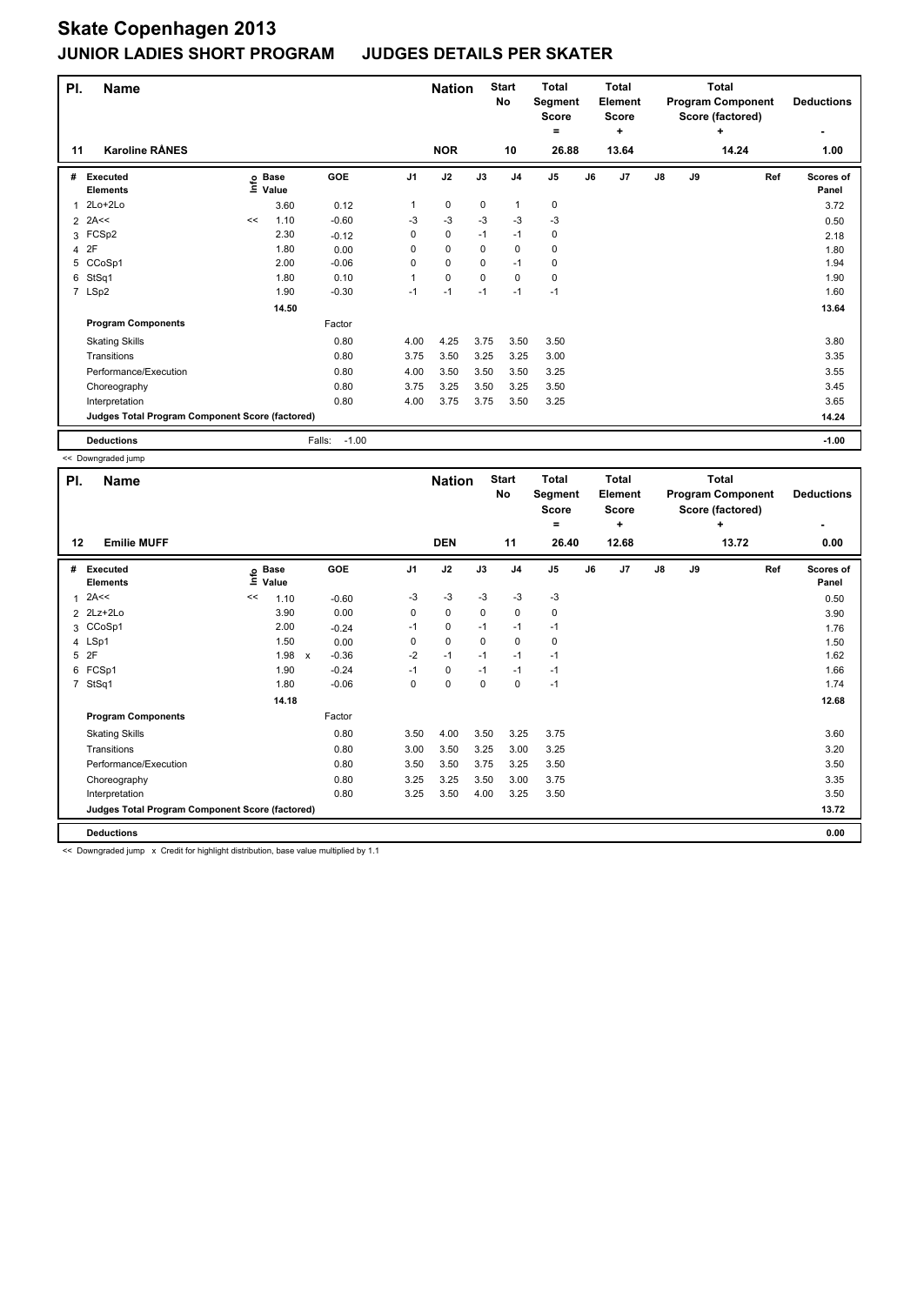| PI.            | <b>Name</b>                                     |    |                                  |                   |                | <b>Nation</b> |                | <b>Start</b><br>No | <b>Total</b><br>Segment<br><b>Score</b><br>۰ |    | <b>Total</b><br><b>Element</b><br><b>Score</b><br>÷ |               |    | <b>Total</b><br><b>Program Component</b><br>Score (factored)<br>÷ | <b>Deductions</b>  |
|----------------|-------------------------------------------------|----|----------------------------------|-------------------|----------------|---------------|----------------|--------------------|----------------------------------------------|----|-----------------------------------------------------|---------------|----|-------------------------------------------------------------------|--------------------|
| 13             | <b>Cecilie Schelle NOACH</b>                    |    |                                  |                   |                | <b>DEN</b>    |                | 8                  | 25.96                                        |    | 14.28                                               |               |    | 12.68                                                             | 1.00               |
| #              | <b>Executed</b><br><b>Elements</b>              |    | <b>Base</b><br>e Base<br>⊆ Value | GOE               | J <sub>1</sub> | J2            | J3             | J <sub>4</sub>     | J <sub>5</sub>                               | J6 | J7                                                  | $\mathsf{J}8$ | J9 | Ref                                                               | Scores of<br>Panel |
| 1              | 2Lo+2Lo                                         |    | 3.60                             | $-0.06$           | 0              | $\pmb{0}$     | $\mathbf 0$    | $-1$               | $\pmb{0}$                                    |    |                                                     |               |    |                                                                   | 3.54               |
| 2              | 1F                                              |    | 0.50                             | $-0.30$           | -3             | $-3$          | $-3$           | $-3$               | $-3$                                         |    |                                                     |               |    |                                                                   | 0.20               |
| 3              | 2A<<                                            | << | 1.10                             | $-0.60$           | $-3$           | $-3$          | $-3$           | $-3$               | $-3$                                         |    |                                                     |               |    |                                                                   | 0.50               |
|                | 4 FCSp2                                         |    | 2.30                             | 0.34              |                | $\mathbf{1}$  | 1              | $-1$               | 1                                            |    |                                                     |               |    |                                                                   | 2.64               |
|                | 5 LSp2                                          |    | 1.90                             | 0.20              | 0              | $\mathbf 0$   | 0              | $\mathbf{1}$       |                                              |    |                                                     |               |    |                                                                   | 2.10               |
| 6              | StSqB                                           |    | 1.50                             | 0.00              | 0              | $\mathbf 0$   | $\Omega$       | $\mathbf 0$        | $\mathbf 0$                                  |    |                                                     |               |    |                                                                   | 1.50               |
| $\overline{7}$ | CCoSp4                                          |    | 3.50                             | 0.30              |                | $\mathbf 0$   | $\overline{1}$ | $\mathbf 0$        | 1                                            |    |                                                     |               |    |                                                                   | 3.80               |
|                |                                                 |    | 14.40                            |                   |                |               |                |                    |                                              |    |                                                     |               |    |                                                                   | 14.28              |
|                | <b>Program Components</b>                       |    |                                  | Factor            |                |               |                |                    |                                              |    |                                                     |               |    |                                                                   |                    |
|                | <b>Skating Skills</b>                           |    |                                  | 0.80              | 3.50           | 3.50          | 3.50           | 3.50               | 3.50                                         |    |                                                     |               |    |                                                                   | 3.50               |
|                | Transitions                                     |    |                                  | 0.80              | 3.00           | 3.00          | 3.25           | 3.25               | 3.25                                         |    |                                                     |               |    |                                                                   | 3.15               |
|                | Performance/Execution                           |    |                                  | 0.80              | 3.25           | 2.00          | 2.75           | 2.75               | 3.50                                         |    |                                                     |               |    |                                                                   | 2.85               |
|                | Choreography                                    |    |                                  | 0.80              | 3.25           | 3.00          | 3.00           | 3.25               | 3.75                                         |    |                                                     |               |    |                                                                   | 3.25               |
|                | Interpretation                                  |    |                                  | 0.80              | 3.00           | 3.25          | 3.00           | 3.00               | 3.25                                         |    |                                                     |               |    |                                                                   | 3.10               |
|                | Judges Total Program Component Score (factored) |    |                                  |                   |                |               |                |                    |                                              |    |                                                     |               |    |                                                                   | 12.68              |
|                | <b>Deductions</b>                               |    |                                  | $-1.00$<br>Falls: |                |               |                |                    |                                              |    |                                                     |               |    |                                                                   | $-1.00$            |

<< Downgraded jump

| PI.            | <b>Name</b>                                     |                                   |         |                |             |          | <b>Start</b><br>No | <b>Total</b><br>Segment<br><b>Score</b><br>٠ |    | <b>Total</b><br>Element<br><b>Score</b><br>÷ |               |    | Total<br><b>Program Component</b><br>Score (factored)<br>÷ | <b>Deductions</b>         |
|----------------|-------------------------------------------------|-----------------------------------|---------|----------------|-------------|----------|--------------------|----------------------------------------------|----|----------------------------------------------|---------------|----|------------------------------------------------------------|---------------------------|
| 14             | Hanna Kai Barstad GOLBERG                       |                                   |         |                | <b>NOR</b>  |          | 5                  | 25.94                                        |    | 12.86                                        |               |    | 13.08                                                      | 0.00                      |
| #              | <b>Executed</b><br><b>Elements</b>              | <b>Base</b><br>Info<br>Value      | GOE     | J <sub>1</sub> | J2          | J3       | J <sub>4</sub>     | J <sub>5</sub>                               | J6 | J <sub>7</sub>                               | $\mathsf{J}8$ | J9 | Ref                                                        | <b>Scores of</b><br>Panel |
| $\overline{1}$ | 1A                                              | 1.10                              | $-0.60$ | $-3$           | $-3$        | $-3$     | $-3$               | $-3$                                         |    |                                              |               |    |                                                            | 0.50                      |
|                | 2 2Lz+1Lo                                       | 2.60                              | $-0.78$ | $-3$           | $-1$        | -3       | $-3$               | $-3$                                         |    |                                              |               |    |                                                            | 1.82                      |
|                | 3 FCSp2                                         | 2.30                              | $-0.06$ | 0              | 0           | 0        | 0                  | $-1$                                         |    |                                              |               |    |                                                            | 2.24                      |
| 4              | StSq1                                           | 1.80                              | $-0.06$ | 0              | $\mathbf 0$ | $-1$     | $\mathbf 0$        | 0                                            |    |                                              |               |    |                                                            | 1.74                      |
|                | 5 LSp2                                          | 1.90                              | $-0.30$ | $-1$           | $-1$        | $-1$     | $-1$               | $-1$                                         |    |                                              |               |    |                                                            | 1.60                      |
| 6              | 2F                                              | 1.98<br>$\boldsymbol{\mathsf{x}}$ | $-0.12$ | $-1$           | 0           | $-1$     | 0                  | 0                                            |    |                                              |               |    |                                                            | 1.86                      |
| $\overline{7}$ | CCoSp3                                          | 3.00                              | 0.10    | $\Omega$       | 1           | $\Omega$ | $\Omega$           | $\mathbf 0$                                  |    |                                              |               |    |                                                            | 3.10                      |
|                |                                                 | 14.68                             |         |                |             |          |                    |                                              |    |                                              |               |    |                                                            | 12.86                     |
|                | <b>Program Components</b>                       |                                   | Factor  |                |             |          |                    |                                              |    |                                              |               |    |                                                            |                           |
|                | <b>Skating Skills</b>                           |                                   | 0.80    | 3.50           | 3.75        | 3.50     | 3.25               | 3.25                                         |    |                                              |               |    |                                                            | 3.45                      |
|                | Transitions                                     |                                   | 0.80    | 3.00           | 3.75        | 3.25     | 3.50               | 3.00                                         |    |                                              |               |    |                                                            | 3.30                      |
|                | Performance/Execution                           |                                   | 0.80    | 3.25           | 3.00        | 3.00     | 3.25               | 3.25                                         |    |                                              |               |    |                                                            | 3.15                      |
|                | Choreography                                    |                                   | 0.80    | 3.25           | 3.25        | 3.25     | 3.25               | 3.50                                         |    |                                              |               |    |                                                            | 3.30                      |
|                | Interpretation                                  |                                   | 0.80    | 3.50           | 3.00        | 3.00     | 3.25               | 3.00                                         |    |                                              |               |    |                                                            | 3.15                      |
|                | Judges Total Program Component Score (factored) |                                   |         |                |             |          |                    |                                              |    |                                              |               |    |                                                            | 13.08                     |
|                | <b>Deductions</b>                               |                                   |         |                |             |          |                    |                                              |    |                                              |               |    |                                                            | 0.00                      |

x Credit for highlight distribution, base value multiplied by 1.1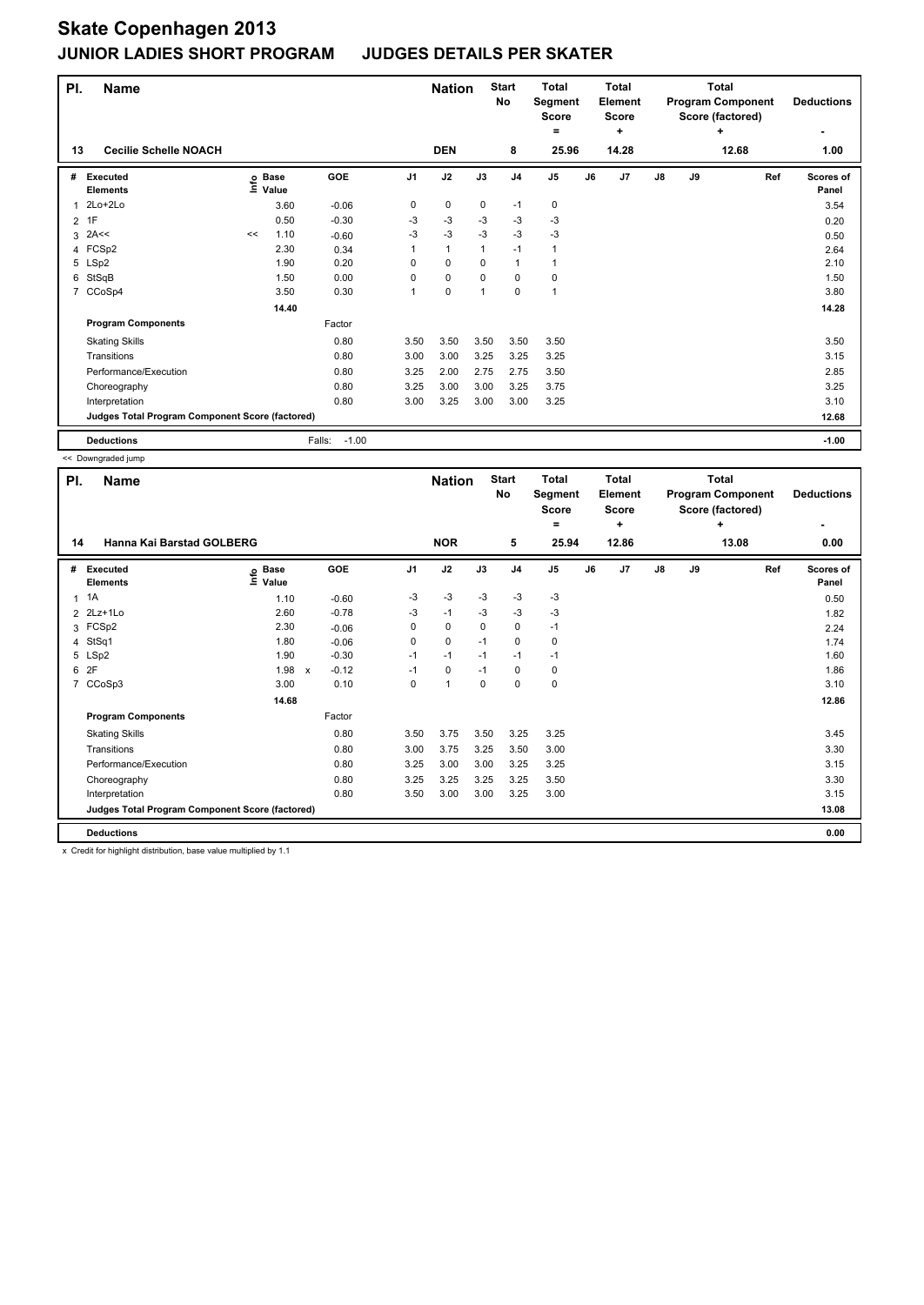| PI.            | <b>Name</b><br><b>Katie BAILLE</b>              |                            |                           |         |      | <b>Nation</b> |              | <b>Start</b><br>No | <b>Total</b><br>Segment<br><b>Score</b><br>$\equiv$ |    | <b>Total</b><br><b>Element</b><br><b>Score</b><br>٠ |    |    | <b>Total</b><br><b>Program Component</b><br>Score (factored)<br>+ | <b>Deductions</b>         |
|----------------|-------------------------------------------------|----------------------------|---------------------------|---------|------|---------------|--------------|--------------------|-----------------------------------------------------|----|-----------------------------------------------------|----|----|-------------------------------------------------------------------|---------------------------|
| 15             |                                                 |                            |                           |         |      | <b>GRB</b>    |              | $\overline{7}$     | 25.51                                               |    | 11.83                                               |    |    | 13.68                                                             | 0.00                      |
| #              | <b>Executed</b><br><b>Elements</b>              | e Base<br>⊆ Value<br>Value |                           | GOE     | J1   | J2            | J3           | J <sub>4</sub>     | J <sub>5</sub>                                      | J6 | J7                                                  | J8 | J9 | Ref                                                               | <b>Scores of</b><br>Panel |
| 1              | $2T+2T$                                         | 2.60                       |                           | 0.12    | 0    | 0             | $\mathbf{1}$ | 1                  | 1                                                   |    |                                                     |    |    |                                                                   | 2.72                      |
| $\overline{2}$ | 1F                                              | 0.50                       |                           | $-0.30$ | -3   | $-3$          | $-3$         | $-3$               | $-3$                                                |    |                                                     |    |    |                                                                   | 0.20                      |
| 3              | FCSp2                                           | 2.30                       |                           | $-0.06$ | 0    | 0             | $-1$         | 0                  | 0                                                   |    |                                                     |    |    |                                                                   | 2.24                      |
|                | 4 StSq1                                         | 1.80                       |                           | 0.30    | 0    | 0             | $\mathbf{1}$ | $\mathbf{1}$       | 1                                                   |    |                                                     |    |    |                                                                   | 2.10                      |
|                | 5 1A                                            | 1.21                       | $\boldsymbol{\mathsf{x}}$ | $-0.60$ | $-3$ | $-3$          | $-3$         | $-3$               | $-3$                                                |    |                                                     |    |    |                                                                   | 0.61                      |
| 6              | CCoSp3                                          | 3.00                       |                           | $-0.06$ | 0    | $\mathbf 0$   | $\mathbf 0$  | $-1$               | 0                                                   |    |                                                     |    |    |                                                                   | 2.94                      |
|                | 7 LSpB                                          | 1.20                       |                           | $-0.18$ | 0    | 0             | $-2$         | $-1$               | 0                                                   |    |                                                     |    |    |                                                                   | 1.02                      |
|                |                                                 | 12.61                      |                           |         |      |               |              |                    |                                                     |    |                                                     |    |    |                                                                   | 11.83                     |
|                | <b>Program Components</b>                       |                            |                           | Factor  |      |               |              |                    |                                                     |    |                                                     |    |    |                                                                   |                           |
|                | <b>Skating Skills</b>                           |                            |                           | 0.80    | 3.25 | 4.00          | 3.25         | 3.50               | 3.75                                                |    |                                                     |    |    |                                                                   | 3.55                      |
|                | Transitions                                     |                            |                           | 0.80    | 2.75 | 3.25          | 3.00         | 3.25               | 3.25                                                |    |                                                     |    |    |                                                                   | 3.10                      |
|                | Performance/Execution                           |                            |                           | 0.80    | 3.00 | 3.50          | 3.25         | 3.50               | 4.00                                                |    |                                                     |    |    |                                                                   | 3.45                      |
|                | Choreography                                    |                            |                           | 0.80    | 3.25 | 3.00          | 3.25         | 3.25               | 4.25                                                |    |                                                     |    |    |                                                                   | 3.40                      |
|                | Interpretation                                  |                            |                           | 0.80    | 3.25 | 3.50          | 3.50         | 3.75               | 4.00                                                |    |                                                     |    |    |                                                                   | 3.60                      |
|                | Judges Total Program Component Score (factored) |                            |                           |         |      |               |              |                    |                                                     |    |                                                     |    |    |                                                                   | 13.68                     |
|                | <b>Deductions</b>                               |                            |                           |         |      |               |              |                    |                                                     |    |                                                     |    |    |                                                                   | 0.00                      |

x Credit for highlight distribution, base value multiplied by 1.1

| PI.<br><b>Name</b> |                                                 |       |                 |                         |             | <b>Nation</b> |          | <b>Start</b><br><b>No</b> | <b>Total</b><br>Segment<br><b>Score</b><br>= |    | Total<br><b>Element</b><br>Score<br>÷ |               |    | Total<br><b>Program Component</b><br>Score (factored)<br>$\ddot{}$ | <b>Deductions</b>  |
|--------------------|-------------------------------------------------|-------|-----------------|-------------------------|-------------|---------------|----------|---------------------------|----------------------------------------------|----|---------------------------------------|---------------|----|--------------------------------------------------------------------|--------------------|
| 16                 | <b>Nicole HANSSON</b>                           |       |                 |                         |             | <b>SWE</b>    |          | 20                        | 24.28                                        |    | 12.40                                 |               |    | 11.88                                                              | 0.00               |
| #                  | Executed<br><b>Elements</b>                     | Ξ     | o Base<br>Value | GOE                     | J1          | J2            | J3       | J <sub>4</sub>            | J5                                           | J6 | J <sub>7</sub>                        | $\mathsf{J}8$ | J9 | Ref                                                                | Scores of<br>Panel |
| $\mathbf{1}$       | 2A<<                                            | <<    | 1.10            | $-0.60$                 | $-3$        | $-3$          | $-3$     | $-3$                      | $-3$                                         |    |                                       |               |    |                                                                    | 0.50               |
|                    | 2 2Lo+2T                                        |       | 3.10            | $-0.48$                 | $-2$        | $-1$          | $-1$     | $-2$                      | $-2$                                         |    |                                       |               |    |                                                                    | 2.62               |
|                    | 3 CCoSp3                                        |       | 3.00            | $-0.06$                 | $\mathbf 0$ | $\mathbf 0$   | $-1$     | 0                         | $\mathbf 0$                                  |    |                                       |               |    |                                                                    | 2.94               |
|                    | 4 2F                                            |       | 1.98            | $-0.36$<br>$\mathsf{x}$ | $-1$        | $\mathbf 0$   | $-2$     | $-2$                      | $-1$                                         |    |                                       |               |    |                                                                    | 1.62               |
|                    | 5 FCSp1                                         |       | 1.90            | $-0.12$                 | 0           | $\mathbf 0$   | 0        | $-1$                      | $-1$                                         |    |                                       |               |    |                                                                    | 1.78               |
|                    | 6 LSp1                                          |       | 1.50            | $-0.36$                 | $-1$        | $-1$          | $-1$     | $-1$                      | $-2$                                         |    |                                       |               |    |                                                                    | 1.14               |
|                    | 7 StSq1                                         |       | 1.80            | 0.00                    | 0           | 0             | $\Omega$ | $\mathbf 0$               | $\pmb{0}$                                    |    |                                       |               |    |                                                                    | 1.80               |
|                    |                                                 | 14.38 |                 |                         |             |               |          |                           |                                              |    |                                       |               |    |                                                                    | 12.40              |
|                    | <b>Program Components</b>                       |       |                 | Factor                  |             |               |          |                           |                                              |    |                                       |               |    |                                                                    |                    |
|                    | <b>Skating Skills</b>                           |       |                 | 0.80                    | 3.00        | 3.50          | 3.25     | 3.00                      | 3.25                                         |    |                                       |               |    |                                                                    | 3.20               |
|                    | Transitions                                     |       |                 | 0.80                    | 2.75        | 3.00          | 3.00     | 3.00                      | 3.00                                         |    |                                       |               |    |                                                                    | 2.95               |
|                    | Performance/Execution                           |       |                 | 0.80                    | 2.75        | 2.00          | 3.00     | 2.75                      | 3.25                                         |    |                                       |               |    |                                                                    | 2.75               |
|                    | Choreography                                    |       |                 | 0.80                    | 3.00        | 3.00          | 3.25     | 2.75                      | 3.50                                         |    |                                       |               |    |                                                                    | 3.10               |
|                    | Interpretation                                  |       |                 | 0.80                    | 3.00        | 2.50          | 2.75     | 3.00                      | 3.00                                         |    |                                       |               |    |                                                                    | 2.85               |
|                    | Judges Total Program Component Score (factored) |       |                 |                         |             |               |          |                           |                                              |    |                                       |               |    |                                                                    | 11.88              |
|                    | <b>Deductions</b>                               |       |                 |                         |             |               |          |                           |                                              |    |                                       |               |    |                                                                    | 0.00               |

<< Downgraded jump x Credit for highlight distribution, base value multiplied by 1.1